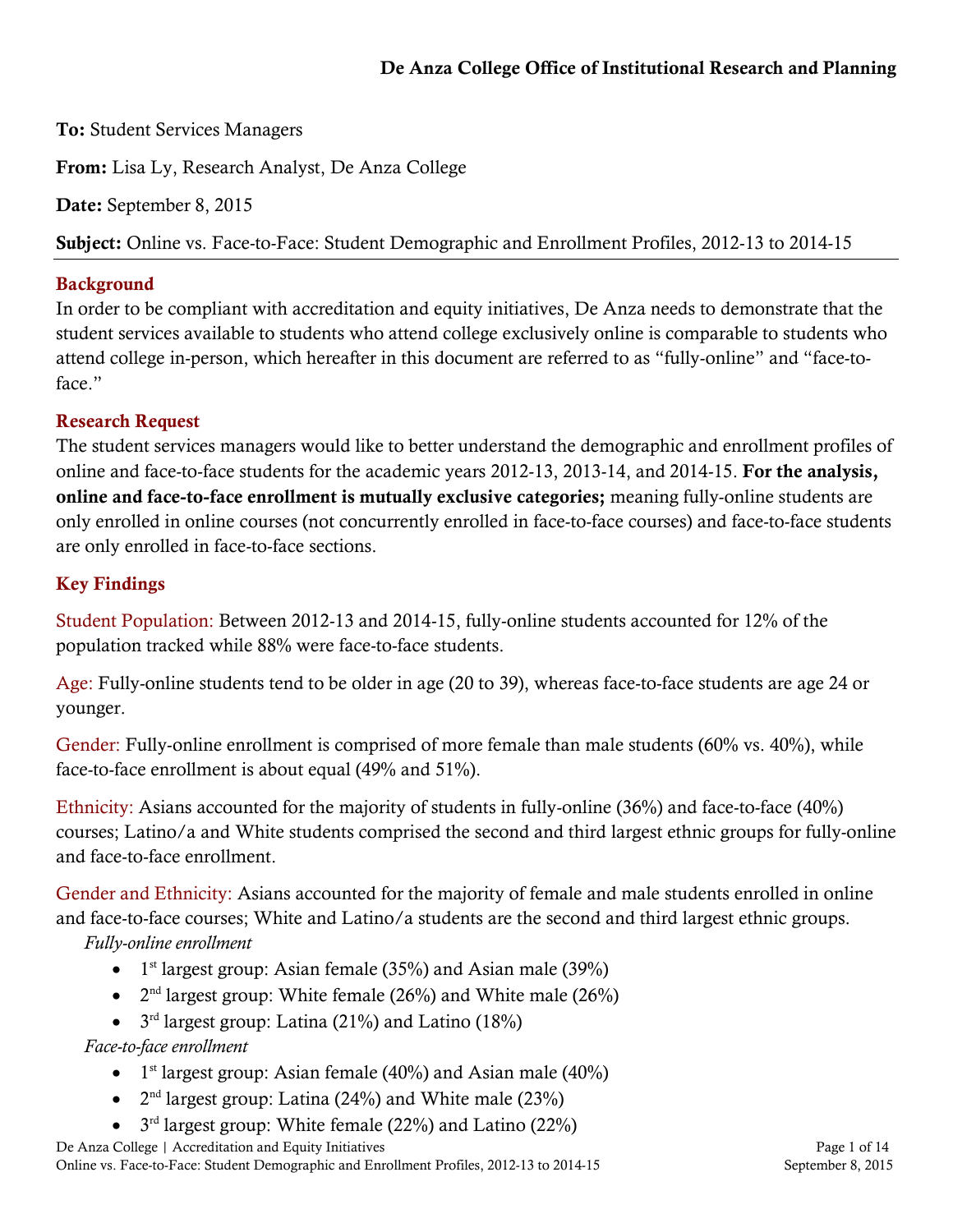Educational Attainment: Online-only students are more likely to have an associate (7%) or bachelor degree or higher (20%), compared to face-to-face students (4% and 14%).

Educational Goal: Fully-online students are less likely to declare a goal of transfer (50%) than face-to-face students (57%).

Enrollment Status: Continuing students comprised nearly 50% of students enrolled in fully-online and face-to-face courses. Returning and first-time transfer students accounted for most of the remaining enrollment status.

Enrollment by Term: Fully-online students (30%) are more likely than face-to-face students (18%) to enroll during the summer term.

Enrollment by Division: Fully-online students are more likely than face-to-face students to enroll in science-related courses (computer, social sciences, and biological).

*Fully-online enrollment*

- $1<sup>st</sup>$  top ranked division: Business and Computer Science (32%)
- $2<sup>nd</sup>$  top ranked division: Social Sciences and Humanities (25%)
- $3<sup>rd</sup>$  top ranked division: Biological, Health, and Environmental Sciences (14%)

*Face-to-face enrollment*

- $1<sup>st</sup>$  top ranked division: Social Sciences and Humanities (17%)
- $2<sup>nd</sup>$  top ranked division: Physical Science, Math, and Engineering (15%)
- $3<sup>rd</sup>$  top ranked division: Language Arts (15%)

Course Load: 95% of fully-online students are part-time compared to 76% of face-to-face students.

Units Attempted: Fully-online students attempted fewer units per quarter compared to face-to-face students―67% of online students attempted 0.0 to 5.9 units compared to 38% of face-to-face students.

Student Success Rate: Students in fully-online courses succeeded at a lower rate (64%) compared to faceto-face students (76%).

Success Rate by Ethnicity: Across all ethnic groups, fully-online students succeeded at a lower rate than face-to-face students. African American, Filipino, and Latino/a students' success rates fall below the average success rate for online (64%) and face-to-face (76%).

Success Rate by Program: In 2014-15, the top three programs where fully-online students succeeded at a higher rate than face-to-face students are Health Sciences, Geography, and Philosophy.

Degree and Certificate Completion Rate: Fully-online students and face-to-face students attained degrees and certificates at the same rates, 4% and 1%, respectively.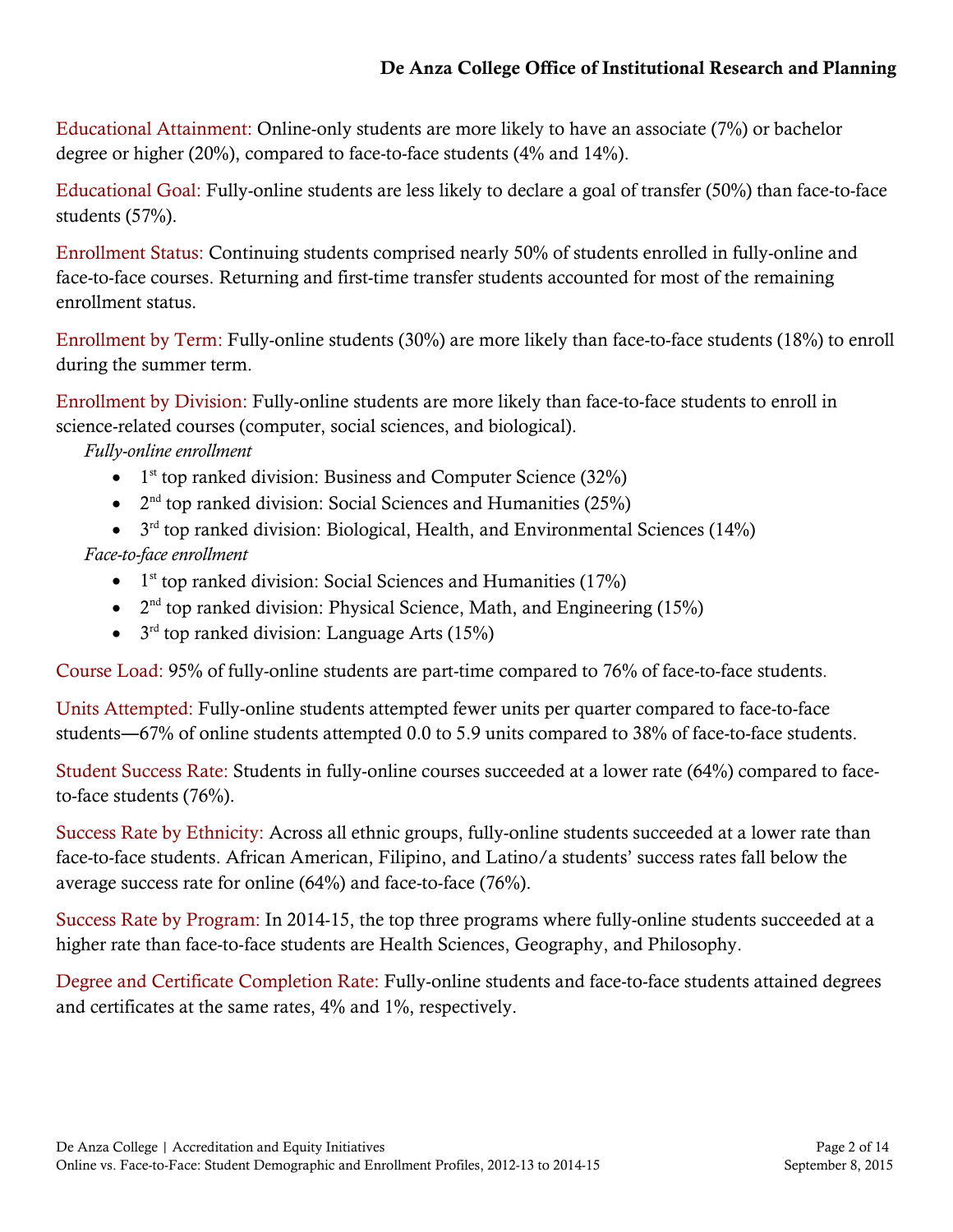Demographic and Enrollment Profiles of Online and Face-to-Face Students | 2012-13 to 2014-15

*Note: Unless specified, the analyses in this document are averages of 2012-13, 2013-14, and 2014-15 data.*

# Age

The age distribution of online students skews older, whereas face-to-face students skew younger. As denoted in figure 1.0, the majority of fully-online students (80%) are between the ages of 20 to 39 (about 40% each for age groups 20-24 and 25-39). More than 50% of face-to-face students are age 24 or younger.



# Gender

There are more female than male students enrolled in fully-online courses (60% vs. 40%). In contrast, female and male representation in face-to-face courses is relatively equal, 49% and 51%, respectively.

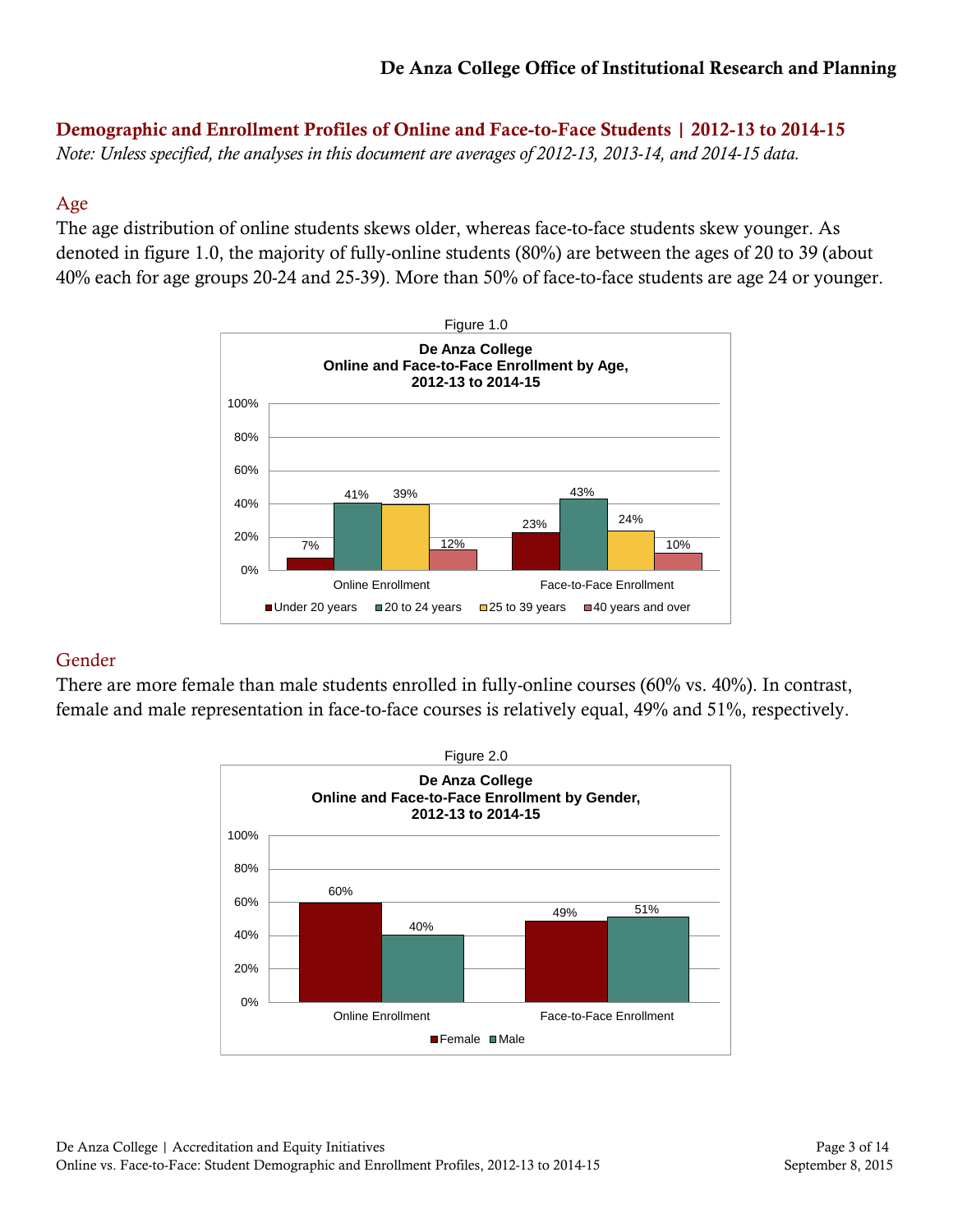# De Anza College Office of Institutional Research and Planning

#### **Ethnicity**

Asians accounted for the majority of students in fully-online (36%) and face-to-face (40%) courses. For fully-online enrollment, White (26%) and Latino/a (20%) comprised the second and third largest ethnic groups, and for face-to-face enrollment, Latino/a (23%) and White (22%) comprised the second and third largest ethnic groups. As indicated by tables 1.0 and 2.0, African American, Filipino, Native American, and Pacific Islander students combined, accounted for less than 20 percent of the students enrolled in fully-online courses; this finding is consistent with face-to-face course enrollment as well.

Table 1.0 Fully-Online Enrollment by Ethnicity 2012-13 to 2014-15 Students Percent Asian 4,568 36% White 3,254 26% Latino/a 2,482 20% Filipino 927 7% African American 846 7% Decline to State  $\begin{array}{|c|c|c|c|c|}\n\hline\n254 & 2\% \n\end{array}$ Pacific Islander 1% Native American 94 1% Total 12,522 100%

| Face-to-Face Enrollment by Ethnicity<br>2012-13 to 2014-15 |                 |         |  |  |  |  |
|------------------------------------------------------------|-----------------|---------|--|--|--|--|
|                                                            |                 |         |  |  |  |  |
|                                                            | <b>Students</b> | Percent |  |  |  |  |
| Asian                                                      | 38,736          | 40%     |  |  |  |  |
| Latino/a                                                   | 22,157          | 23%     |  |  |  |  |
| White                                                      | 21,336          | 22%     |  |  |  |  |
| Filipino                                                   | 5,904           | 6%      |  |  |  |  |
| African American                                           | 4,142           | 4%      |  |  |  |  |
| Decline to State                                           | 2,633           | 3%      |  |  |  |  |
| Pacific Islander                                           | 695             | 1%      |  |  |  |  |
| Native American                                            | 494             | 1%      |  |  |  |  |

Total 100% **100%** 

Table 2.0

#### Female Students by Ethnicity

Asians make up the majority of female students enrolled in fully-online (35%) and face-to-face (40%) courses. Latina and White female students account for the second and third largest ethnic groups for both online and face-to-face: *fully-online enrollment – W*hite (26%) and Latina (21%) and *face-to-face enrollment –* Latina  $(24%)$  and White  $(22%)$ .

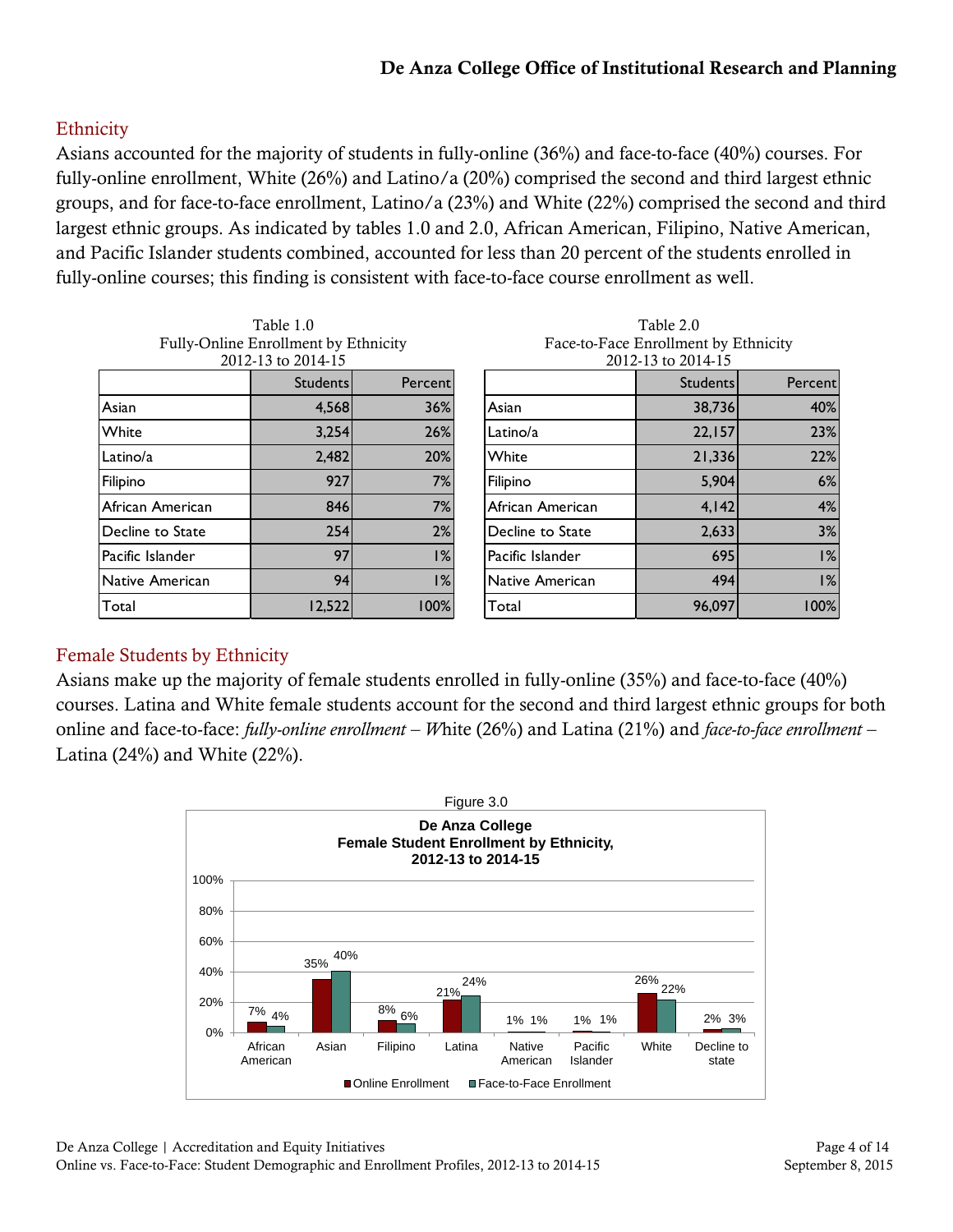A closer look at the enrollment breakouts of female students by ethnicity (see Table 3.0), reveals additional enrollment trends observed between academic years 2012-13 and 2014-15:

- *African American female –* fully-online enrollment increased by 2% (6% in 2012 to 8% in 2014), whereas face-to-face enrollment remained flat at 4%
- *Asian female –* fully-online and face-to-face enrollment remained unchanged at 35% and 40%, respectively
- *Filipino female –* fully-online enrollment increased by 1% (7% in 2012 to 8% in 2014), whereas faceto-face enrollment remained flat at 6%
- *Latina* fully-online and face-to-face enrollment increased by 3% and 4%, respectively
- *Native American female –* fully-online enrollment remained unchanged at 1%; however, face-to-face enrollment decreased to less than 1%
- *Pacific Islander female* fully-online and face-to-face enrollment, each at 1%, remained unchanged
- *White female –* enrollment decreased by 4% for fully-online (27% in 2012 to 23% in 2014) and decreased by 2% for face-to-face (23% in 2012 to 21% in 2014)

|                  | $2012 - 13$     |                |                     | $2013 - 14$    |                 |                | $2014 - 15$         |                |                 |                |                     |                |
|------------------|-----------------|----------------|---------------------|----------------|-----------------|----------------|---------------------|----------------|-----------------|----------------|---------------------|----------------|
|                  | <b>Online</b>   |                | <b>Face-to-Face</b> |                | <b>Online</b>   |                | <b>Face-to-Face</b> |                | <b>Online</b>   |                | <b>Face-to-Face</b> |                |
|                  | <b>Students</b> | <b>Percent</b> | Students            | <b>Percent</b> | <b>Students</b> | <b>Percent</b> | Students            | <b>Percent</b> | <b>Students</b> | <b>Percent</b> | Students            | <b>Percent</b> |
| African American | 1581            | 6%             | 727                 | 4%             | 1501            | 6%             | 623                 | 4%             | <b>200</b>      | 8%             | 565                 | 4%             |
| Asian            | 871             | 35%            | 6.561               | 40%            | 871             | 35%            | 6.216               | 40%            | 858             | 35%            | 6,010               | 40%            |
| Filipino         | 182 I           | 7%             | 935                 | 6%             | 207             | 8%             | 897                 | 6%             | 1951            | 8%             | 895                 | 6%             |
| Latina           | 511             | 20%            | 3,652               | 22%            | 518             | 21%            | 3.791               | 25%            | 559             | 23%            | 3,827               | 26%            |
| Native American  | 23 <sub>1</sub> | 1%             | 104                 | 1%             |                 | 0%             | 74                  | 0%             | 18              | 1%             | 73                  | 0%             |
| Pacific Islander | 23 <sub>1</sub> | 1%             | 130                 | 1%             | 21              | 1%             | 106                 | 1%             | 22              | 1%             | 107                 | 1%             |
| White            | 681             | 27%            | 3.766               | 23%            | 663             | 27%            | 3.329               | 22%            | 568             | 23%            | 3,061               | 21%            |
| Decline to State | 70I             | 3%             | 578                 | 4%             | 36 <sub>1</sub> | 1%             | 361                 | 2%             | 43              | 2%             | 316                 | 2%             |
| Total            | 2.519           | 100%           | 16,453              | 100%           | 2.475           | 100%           | 15.397              | 100%           | 2.463           | 100%           | 14.854              | 100%           |

Table 3.0: Female Students by Ethnicity, Enrolled in Fully-Online vs. Face-to-Face Courses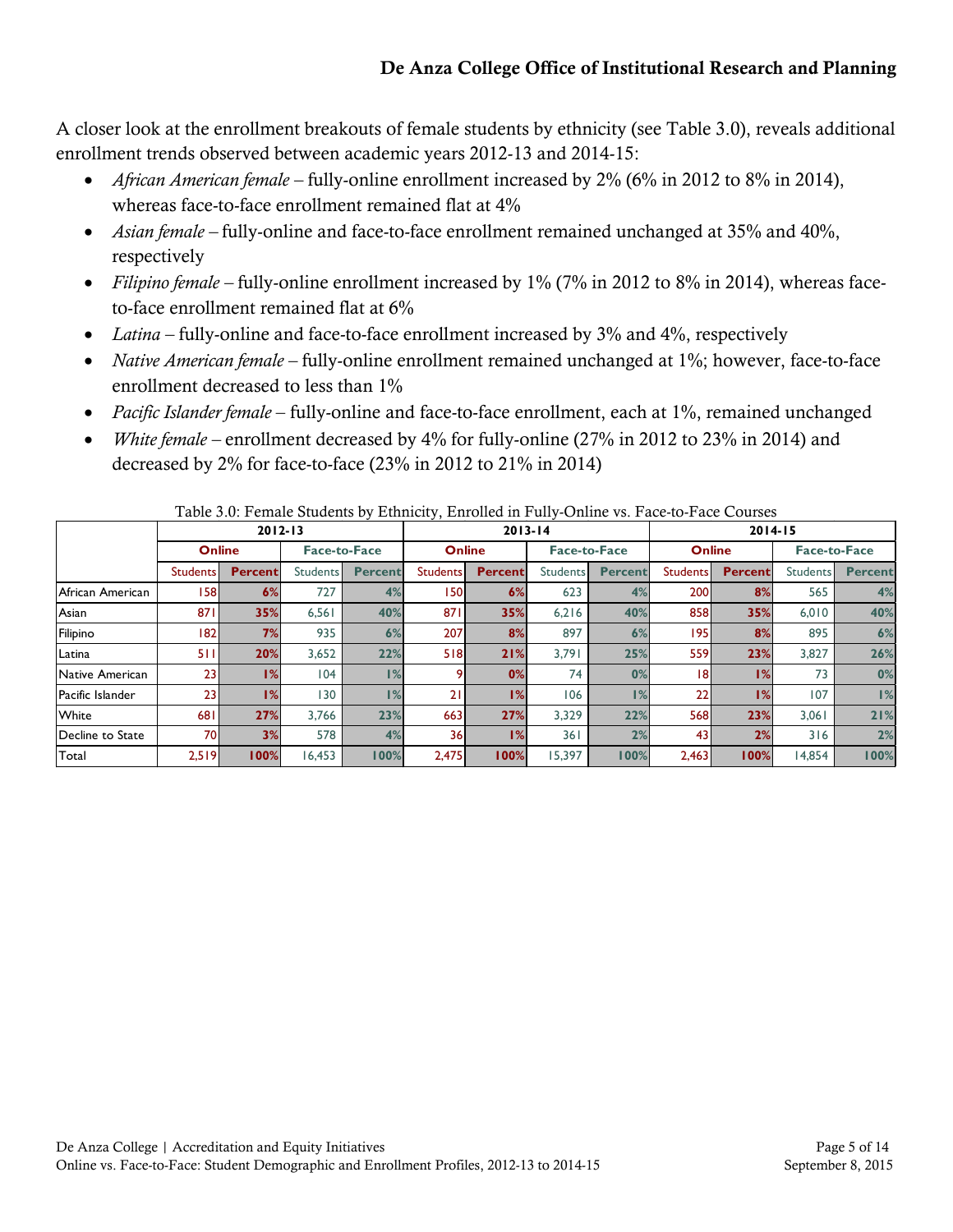# Male Students by Ethnicity

Asians accounted for the majority of male students enrolled in fully-online (39%) and face-to-face (40%) courses. White and Latino students accounted for the second and third largest ethnic groups―26% and 18% respectively for online courses, and 23% and 22% respectively for face-to-face courses.

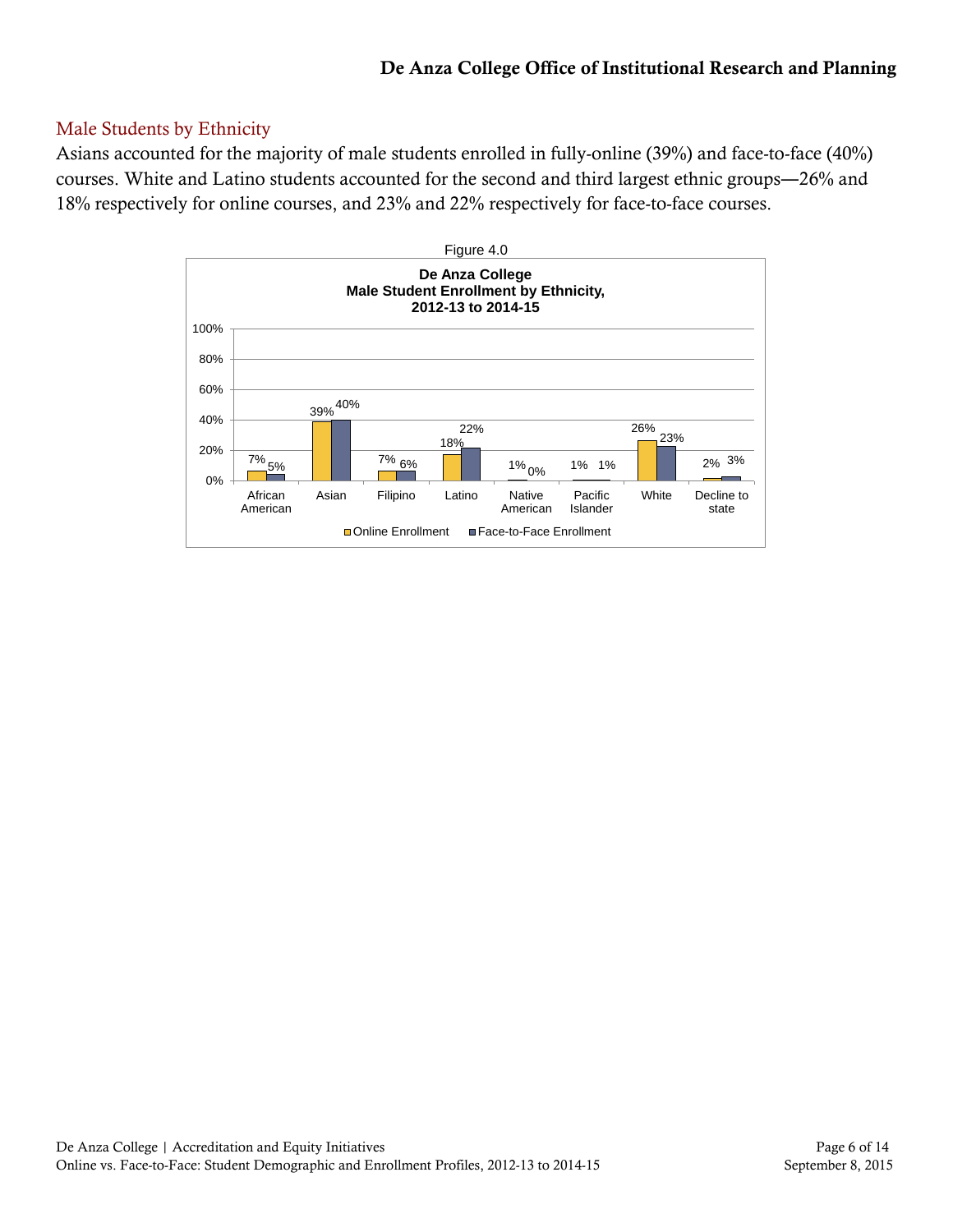Table 4.0 provides details about male student enrollment by ethnicity, between academic years 2012-13 and 2014-15. Disaggregating gender by ethnicity uncovered more enrollment variations for male than female students.

- *African American male –* fully-online enrollment grew from 6% in 2012 to 8% in 2014, whereas faceto-face enrollment declined from 5% to 4%
- *Asian male –* fully-online enrollment increased by 5% (36% in 2012 to 41% in 2014); face-to-face enrollment also grew from 40% to 41%
- *Filipino male –* fully-online enrollment remained unchanged at 7%; face-to-face enrollment increased by 1% (6% in 2012 to 7% in 2014)
- *Latino –* fully-online enrollment increased from 17% in 2012 to 18% in 2014; face-to-face enrollment grew by 4% (20% in 2012 to 24% in 2014)
- *Native American male –* fully-online enrollment remained unchanged at 1% between 2012 and 2014; however, the percentage of face-to-face enrollment decreased to less than 1% in 2014
- *Pacific Islander male –* fully-online enrollment increased from 0% in 2012 to 1% in 2014, whereas face-to-face enrollment remained flat at 1%
- *White male –* fully-online enrollment decreased by 6% (30% in 2012 to 24% in 2014); similarly faceto-face enrollment decreased by 3% (24% in 2012 to 21% in 2014)

|                  | $2012 - 13$     |                |                     |                | $2013 - 14$     |                |                     | $2014 - 15$    |                 |                |                     |                |
|------------------|-----------------|----------------|---------------------|----------------|-----------------|----------------|---------------------|----------------|-----------------|----------------|---------------------|----------------|
|                  | <b>Online</b>   |                | <b>Face-to-Face</b> |                | <b>Online</b>   |                | <b>Face-to-Face</b> |                | <b>Online</b>   |                | <b>Face-to-Face</b> |                |
|                  | <b>Students</b> | <b>Percent</b> | <b>Students</b>     | <b>Percent</b> | <b>Students</b> | <b>Percent</b> | Students            | <b>Percent</b> | <b>Students</b> | <b>Percent</b> | <b>Students</b>     | <b>Percent</b> |
| African American | 105             | 6%             | 824                 | 5%             | 1031            | 6%             | 735                 | 4%             | 130I            | 8%             | 668                 | 4%             |
| Asian            | 615             | 36%            | 6.911               | 40%            | 639             | 39%            | 6.679               | 41%            | 714             | 41%            | 6,359               | 41%            |
| Filipino         | <u> 1141</u>    | 7%             | 1,115               | 6%             | 1091            | 7%             | 1,028               | 6%             | 120I            | 7%             | 1,034               | 7%             |
| Latino           | 297             | 17%            | 3.548               | 20%            | <b>290</b>      | 18%            | 3,629               | 22%            | 307             | 18%            | 3.710               | 24%            |
| Native American  | 15.             | 1%             | 102                 | 1%             | 15              | 1%             | 70                  | 0%             | 14              | 1%             | 71                  | 0%             |
| Pacific Islander |                 | 0%             | 125                 | 1%             | 13              | 1%             | 05                  | 1%             |                 | 1%             | 122                 | 1%             |
| White            | 508             | 30%            | 4,122               | 24%            | 428             | 26%            | 3,731               | 23%            | 406             | 24%            | 3,327               | 21%            |
| Decline to State | 45              | 3%             | 652                 | 4%             | 35 <sub>1</sub> | 2%             | 392                 | 2%             | 25              | 1%             | 334                 | 2%             |
| Total            | 1,706           | 100%           | 17.399              | 100%           | 1,632           | 100%           | 16,369              | 100%           | 1.727           | 100%           | 15,625              | 100%           |

Table 4.0: Male Students by Ethnicity, Enrolled in Fully-Online vs. Face-to-Face Courses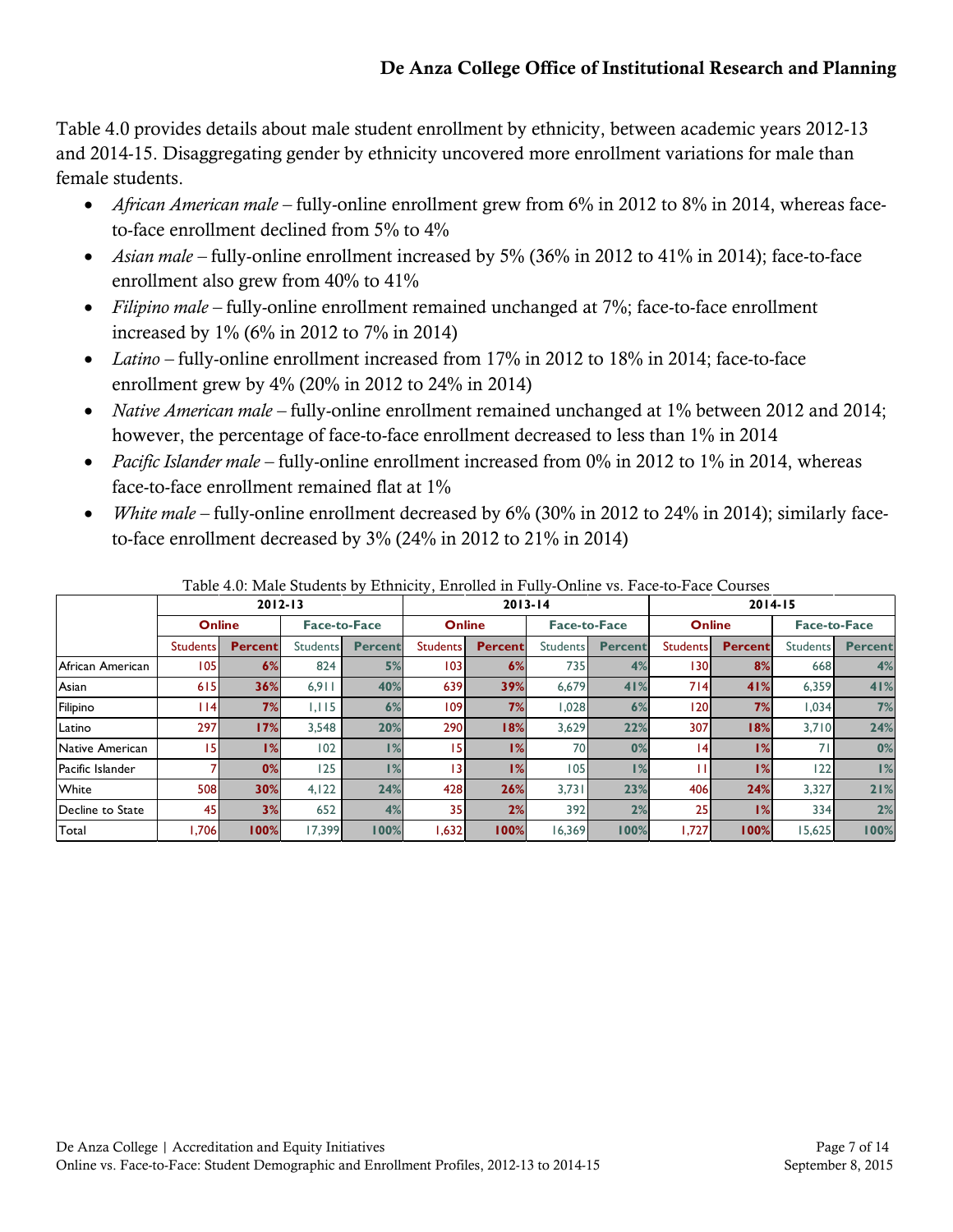#### Educational Attainment

Online-only students are more likely to have an associate (7%) or bachelor degree or higher (20%) compared to face-to-face students (4% and 14%).



### Educational Goal

Fully-online students are less likely to declare a goal of transfer (50%) than face-to-face students (57%). This result could be attributed to the finding in the *Educational Attainment* section, which found that fullyonline students are likely to possess a bachelor's degree or higher. Very few face-to-face students (10%) indicated their educational goal was to earn a degree or certificate at De Anza.

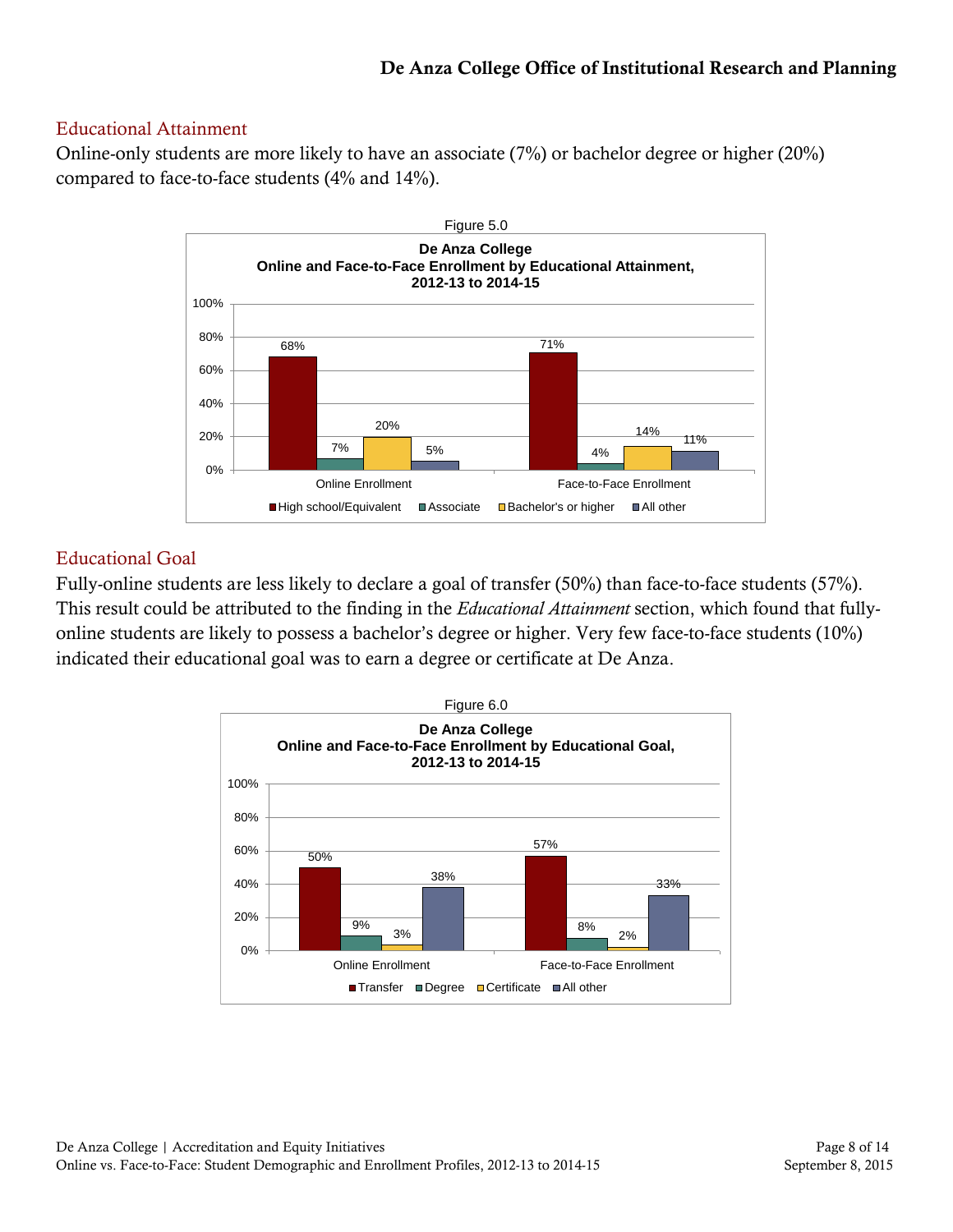### Enrollment Status

Continuing students comprised nearly 50% of the students enrolled in fully-online and face-to-face courses.

| Table 5.0 Enrollment Status of Fully-Online Students, |                      |  |
|-------------------------------------------------------|----------------------|--|
|                                                       | 0.110, 101.0011, 100 |  |

| 2012-13 to 2014-15         |                 |         |  |  |  |  |
|----------------------------|-----------------|---------|--|--|--|--|
|                            | <b>Students</b> | Percent |  |  |  |  |
| Continuing                 | 6,438           | 48%     |  |  |  |  |
| Returning                  | 3,581           | 27%     |  |  |  |  |
| First-time Transfer        | 2,957           | 22%     |  |  |  |  |
| First-time Student         | 258             | 2%      |  |  |  |  |
| <b>Concurrent Enrolled</b> | 130             | 1%      |  |  |  |  |
| Total                      | 13,364          | 100%    |  |  |  |  |

Table 6.0 Enrollment Status of Face-to-Face Students, 2012-13 to 2014-15

| 2012-13 10 2014-13         |                 |         |  |  |  |
|----------------------------|-----------------|---------|--|--|--|
|                            | <b>Students</b> | Percent |  |  |  |
| Continuing                 | 62,091          | 51%     |  |  |  |
| Returning                  | 21,361          | 18%     |  |  |  |
| First-time Transfer        | 20,983          | 17%     |  |  |  |
| First-time Student         | 14,397          | 12%     |  |  |  |
| <b>Concurrent Enrolled</b> | 2,836           | 2%      |  |  |  |
| Total                      | 121,668         | 100%    |  |  |  |

#### Enrollment by Term

Fully-online students (30%) are more likely than face-to-face students (18%) to enroll in the summer term.

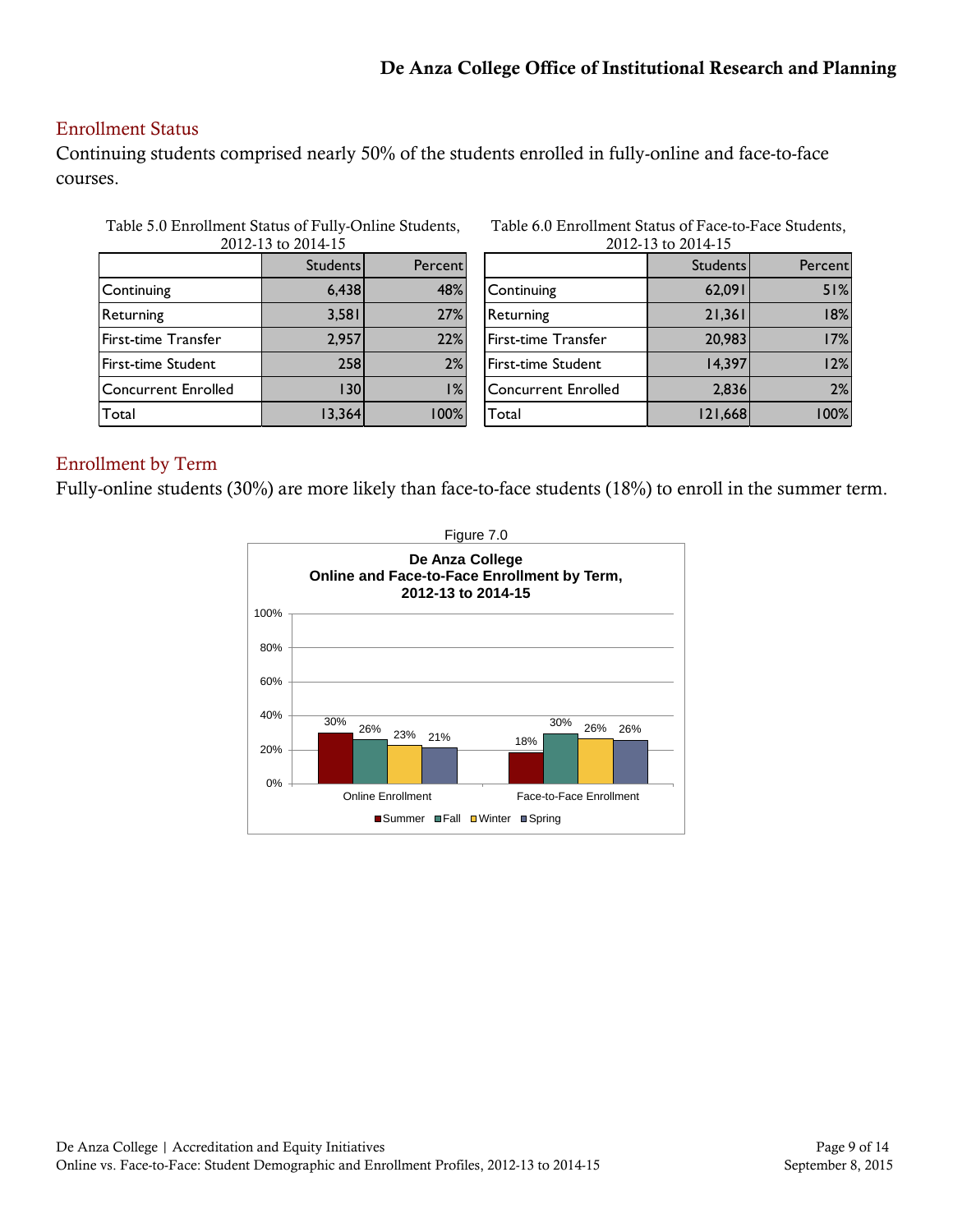# Enrollment by Division

Students enrolled in fully-online courses took sections that primarily fell under Business and Computer Science (32%) followed by Social Sciences and Humanities (25%) and Biological, Health, and Environmental Sciences (14%) divisions. The top three divisions most face-to-face students are enrolled in are Social Sciences and Humanities (17%), Physical Science, Math, and Engineering (15%), and Language Arts (15%).

| Table 7.0 Fully-Online Enrollment by Division |  |
|-----------------------------------------------|--|
| 2012-13 to 2014-15                            |  |
|                                               |  |

| Table 8.0 Face-to-Face Enrollment by Division |
|-----------------------------------------------|
| 2012-13 to 2014-15                            |

|                                                    | <b>Students</b> | Percent |
|----------------------------------------------------|-----------------|---------|
| 2CB   Business & Computer Science                  | 4,940           | 32%     |
| 2SS   Social Sciences & Humanities                 | 3,862           | 25%     |
| 2BH   Biological, Health, & Environmental Sciences | 2,123           | 14%     |
| 2LA   Language Arts                                | 1,693           | 11%     |
| 2IC   Intercultural/International Studies          | 1,000           | 6%      |
| 2PS   Physical Science, Math, & Engineering        | 743             | 5%      |
| 2CA   Creative Arts                                | 498             | 3%      |
| 2LB   Library Services                             | 305             | 2%      |
| 2ST   Student Services                             | 273             | 2%      |
| 2PE   Physical Education/Athletics                 | 44              | 0%      |
| 2AT   Applied Technologies                         | 28              | 0%      |
| 2LR   Learning Resources                           |                 | 0%      |
| Total                                              | 15,511          | 100%    |

|                                                    | <b>Students</b> | Percent |
|----------------------------------------------------|-----------------|---------|
| 2SS   Social Sciences & Humanities                 | 33,529          | 17%     |
| 2PS   Physical Science, Math, & Engineering        | 29,388          | 15%     |
| 2LA   Language Arts                                | 28,035          | 15%     |
| 2IC   Intercultural/International Studies          | 16,958          | 9%      |
| 2PE   Physical Education/Athletics                 | 16,930          | 9%      |
| 2BH   Biological, Health, & Environmental Sciences | 16,734          | 9%      |
| 2CA   Creative Arts                                | 15,816          | 8%      |
| 2CB   Business & Computer Science                  | 15,647          | 8%      |
| 2ST   Student Services                             | 13,148          | 7%      |
| 2AT   Applied Technologies                         | 2,542           | 1%      |
| 2SE   DSPS                                         | 2,041           | 1%      |
| 2LR   Learning Resources                           | 990             | 1%      |
| Total                                              | 191,758         | 100%    |

# Course Load: Full-time/Part-time

Fully-online (95%) and face-to-face students (76%) are likely to be part-time students. Disaggregating the course load by academic year 2012-13, 2013-14, and 2014-15 reveals the following:

- Online-only enrollment experienced a 2% growth in full-time students (4% in 2012 to 6% in 2014) and saw a 2% decline in part-time students (96% in 2012 to 94% in 2014)
- Face-to-face enrollment also encountered an increase in full-time students, 23% in 2012 to 26% in 2014, and saw the same percentage decrease of 3% in part-time students

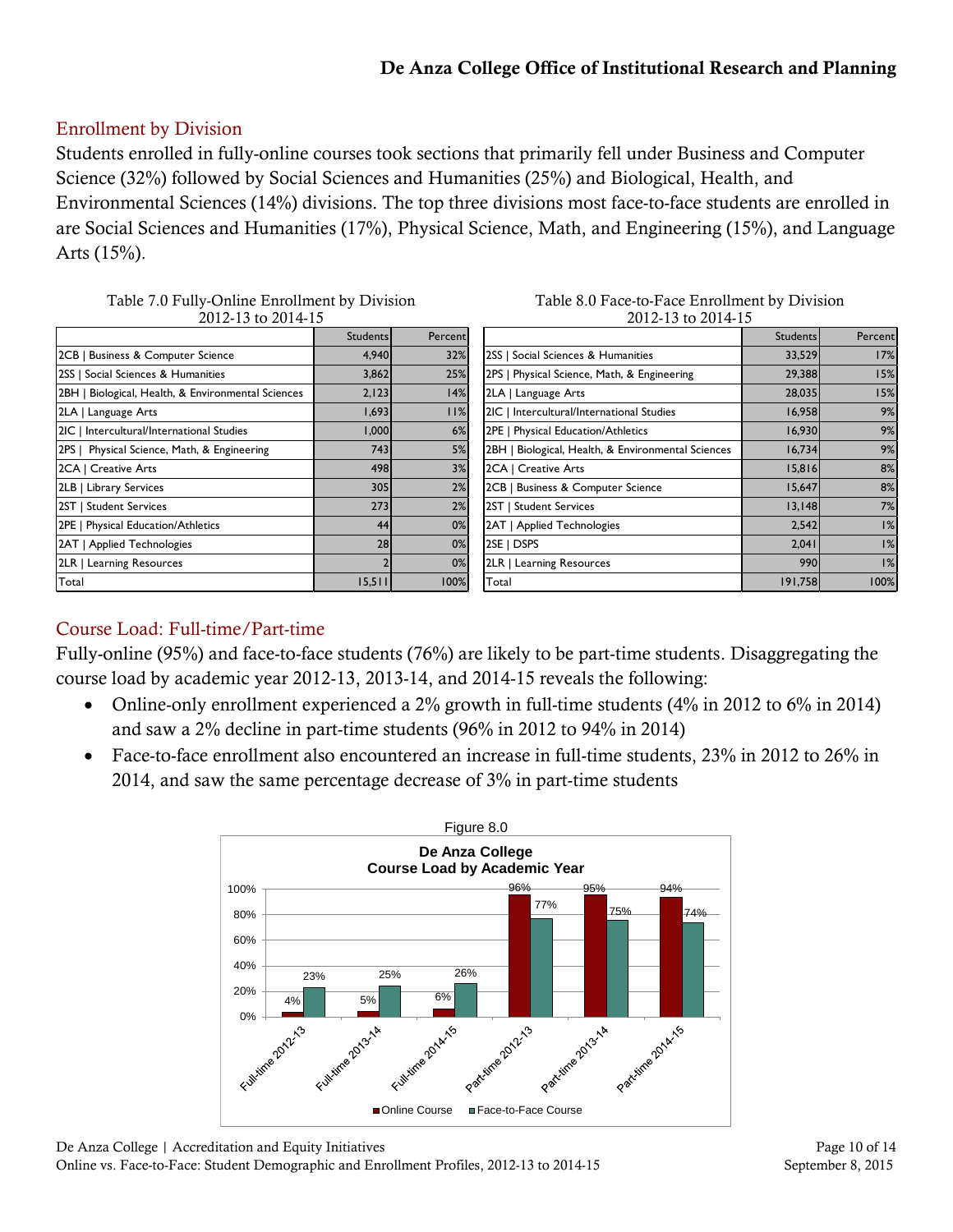### Units Attempted

Fully-online students attempted fewer units per quarter compared to face-to-face students―67% of online students attempted 0.0 to 5.9 units compared to 38% of face-to-face students.

| Table 9.0 Attempted Units by Fully-Online Students<br>2012-13 to 2014-15 |                 |         |  |  |  |
|--------------------------------------------------------------------------|-----------------|---------|--|--|--|
|                                                                          | <b>Students</b> | Percent |  |  |  |
| $0.0 \text{ to } 2.9$                                                    | 772             | 6%      |  |  |  |
| 3.0 to $5.9$                                                             | 7,795           | 61%     |  |  |  |
| $6.0 \text{ to } 8.9$                                                    | 1,551           | 12%     |  |  |  |
| $9.0 \text{ to } 11.9$                                                   | 1,440           | 11%     |  |  |  |
| 12.0 to 14.9                                                             | 931             | 7%      |  |  |  |
| 15.0 to 17.9                                                             | 239             | 2%      |  |  |  |
| 18.0 to 20.9                                                             | 78              | 1%      |  |  |  |
| 21.0 and higher                                                          | 4               | 0%      |  |  |  |
| Total                                                                    | 12,820          | 100%    |  |  |  |

| Table 10.0 Attempted Units by Face-to-Face Students |                               |  |  |
|-----------------------------------------------------|-------------------------------|--|--|
|                                                     | $2012.13 \text{ to } 2014.15$ |  |  |

|                 | <b>Students</b> | Percent |
|-----------------|-----------------|---------|
| 0.0 to 2.9      | 14,391          | 11%     |
| 3.0 to 5.9      | 34,900          | 27%     |
| 6.0 to 8.9      | 15,016          | 12%     |
| 9.0 to 11.9     | 20,158          | 16%     |
| 12.0 to 14.9    | 22,055          | 17%     |
| 15.0 to 17.9    | 11,911          | 9%      |
| 18.0 to 20.9    | 7,987           | 6%      |
| 21.0 and higher | 1,507           | 1%      |
| Total           | 127,925         | 100%    |

### Student Success Rate

Students in face-to-face courses succeeded at a higher rate (76%) than fully-online students (64%). Face-toface courses have lower percentages of students who are not successful and withdraw (14% and 10%) than fully-online courses (17% and 19%).

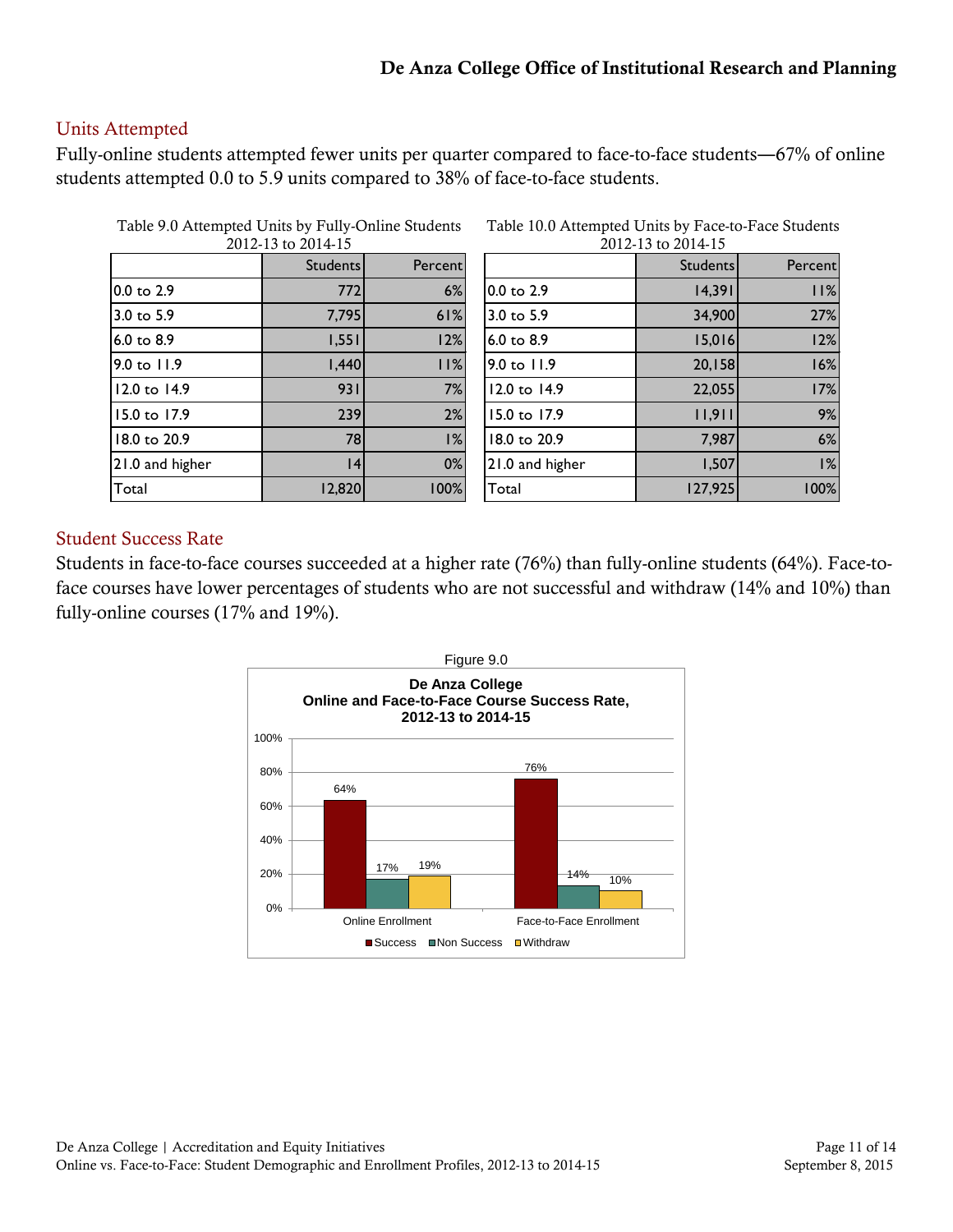### Success Rate by Ethnicity

Disaggregating online and face-to-face students' success rate by ethnicity supports the aforementioned finding: face-to-face students' succeed at a higher rate than fully-online students *across all ethnic groups.*

Using the average online success rate of 64% as a benchmark, African American, Filipino, and Latino/a students' success rates fall below the average. Asians and Whites are the only two ethnic groups who performed above the average.

The same trend is observed for face-to-face course success rate―African American, Filipino, and Latino/a success rates are below the average face-to-face success rate of 76%, and they trail behind their Asian and White counterparts.

|                  | <b>Online</b>   |                |                    |                | <b>Face-to-Face</b>   |                |                 |                |                    |                |                 |                |
|------------------|-----------------|----------------|--------------------|----------------|-----------------------|----------------|-----------------|----------------|--------------------|----------------|-----------------|----------------|
|                  | <b>Success</b>  |                | <b>Non Success</b> |                | <b>Withdraw</b>       |                | <b>Success</b>  |                | <b>Non Success</b> |                | <b>Withdraw</b> |                |
|                  | <b>Students</b> | <b>Percent</b> | <b>Students</b>    | <b>Percent</b> | Students <sup>1</sup> | <b>Percent</b> | <b>Students</b> | <b>Percent</b> | Students           | <b>Percent</b> | Students        | <b>Percent</b> |
| African American | 927             | 47%            | 553                | 28%            | 494                   | 25%            | 13.281          | 66%            | 4.134              | 21%            | 2.720           | 14%            |
| Asian            | 5,413           | 70%            | 1,012              | 13%            | 1,259                 | 16%            | 156,577         | 81%            | 20,047             | 10%            | 16,652          | 9%             |
| Filipino         | 1,018           | 62%            | 295                | 18%            | 3331                  | 20%            | 22,859          | 74%            | 4,530              | 15%            | 3,339           | 11%            |
| Latino/a         | 2,711           | 56%            | 1.088              | 22%            | 1.085                 | 22%            | 76.917          | 68%            | 22,007             | 19%            | 14,277          | 13%            |
| Native American  | 114             | 56%            | 49                 | 24%            | 40I                   | 20%            | 1.559           | 72%            | 322                | 15%            | 284             | 13%            |
| Pacific Islander | l 12            | 53%            | 48                 | 23%            | 50                    | 24%            | 2,381           | 71%            | 613                | 18%            | 355             | 11%            |
| White            | 4,020           | 68%            | 850                | 14%            | 1.030                 | 17%            | 73.162          | 79%            | 10.130             | 11%            | 9.250           | 10%            |
| Decline to state | <b>338</b>      | 71%            | 70                 | 15%            | 68I                   | 14%            | 10,635          | 81%            | 1.540              | 12%            | 1,035           | 8%             |

Table 11.0: Success Rate by Ethnicity, Enrolled in Fully-Online vs. Face-to-Face Courses 2012-13 to 2014-15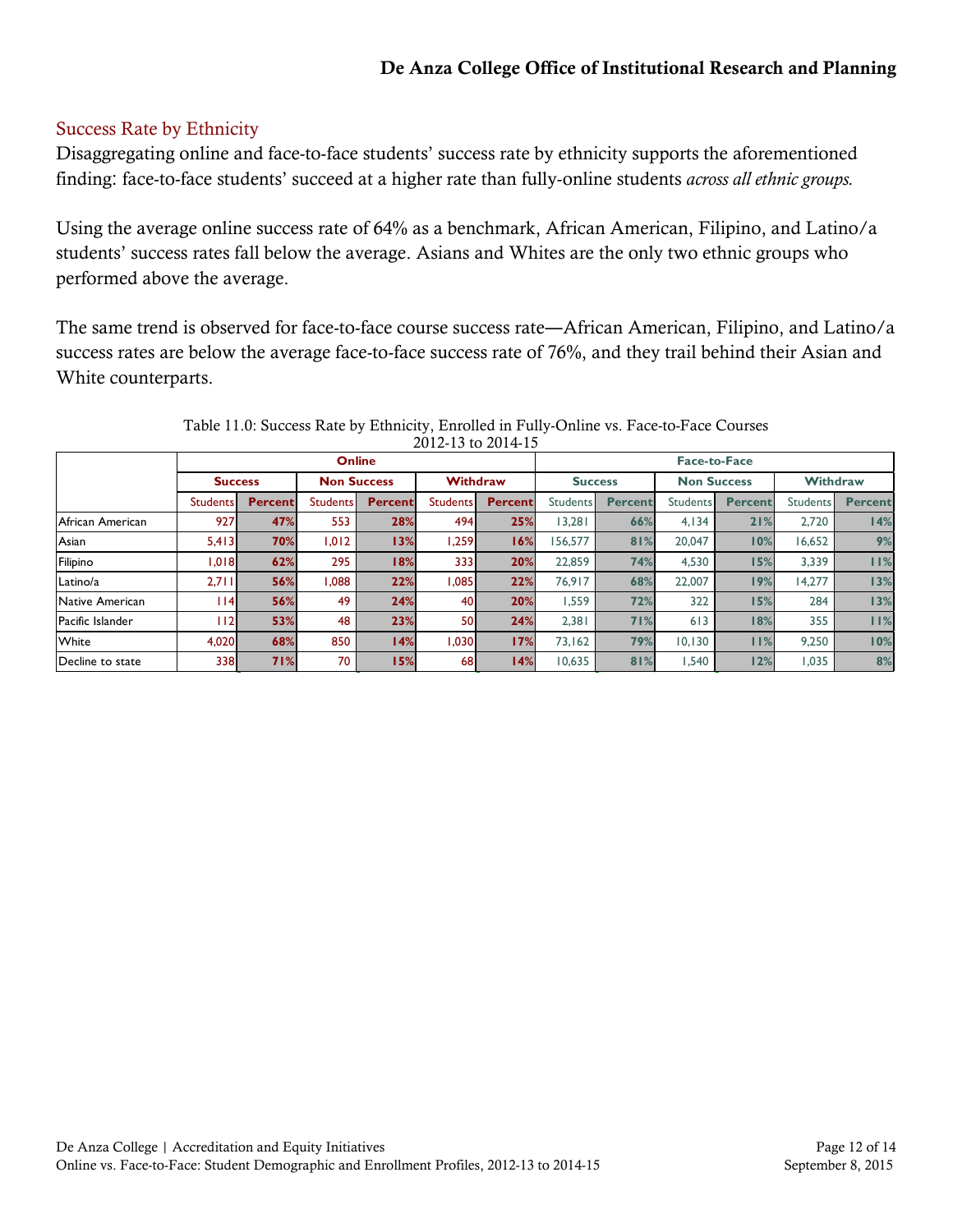### Success Rate by Program

In 2014-15, 37 programs were offered *both* online and face-to-face. Table 12.0 compares fully-online and face-to-face students' success rate by program. The top three programs where fully-online students *succeeded at a higher rate* than face-to-face students (see column "Difference in Success Rate") are Health Sciences (+17%), Geography (+13%), and Philosophy (+12%). Conversely, the top three programs where fully-online students *succeeded at a lower rate* than face-to-face students are Environmental Science (-38%), Physical Education (-35%), and Linguistics (-32%).

| 2014-15                             |                              |                              |       |                              |                                     |  |  |
|-------------------------------------|------------------------------|------------------------------|-------|------------------------------|-------------------------------------|--|--|
|                                     | <b>Fully-Online Students</b> |                              |       | <b>Face-to Face Students</b> | Difference in Success Rate          |  |  |
| 2014-15 Programs                    |                              | Success (N) Success Rate (%) |       | Success (N) Success Rate (%) | (fully-online success rate subtract |  |  |
| (offered online and in-person)      |                              |                              |       |                              | face-to-face success rate)          |  |  |
| HLTH   Health Sciences              | 39                           | 83%                          | Ш     | 66%                          | 17%                                 |  |  |
| GEO   Geography                     | 74                           | 84%                          | 553   | 71%                          | 13%                                 |  |  |
| PHIL   Philosophy                   | 107                          | 83%                          | 1,779 | 71%                          | 12%                                 |  |  |
| REST   Real Estate                  | 26                           | 70%                          | 206   | 62%                          | 8%                                  |  |  |
| SOC   Sociology                     | 83                           | 78%                          | 1,313 | 72%                          | 5%                                  |  |  |
| HTEC   Health Technologies          | 108                          | 73%                          | 512   | 68%                          | 5%                                  |  |  |
| <b>NUTR   Nutrition</b>             | 96                           | 76%                          | 819   | 71%                          | 5%                                  |  |  |
| <b>ECON   Economics</b>             | 169                          | 81%                          | 2,012 | 77%                          | 5%                                  |  |  |
| COUN   Counseling                   | 43                           | 96%                          | 2,522 | 93%                          | 3%                                  |  |  |
| MET   Meteorology                   | 114                          | 81%                          | 183   | 79%                          | 2%                                  |  |  |
| EWRT   English Writing              | 369                          | 74%                          | 6,227 | 73%                          | 0%                                  |  |  |
| PSYC   Psychology                   | 201                          | 72%                          | 3,206 | 73%                          | $-1%$                               |  |  |
| ANTH   Anthropology                 | 149                          | 74%                          | 2,095 | 75%                          | $-1%$                               |  |  |
| CIS   Computer Information Systems  | 487                          | 65%                          | 2,226 | 66%                          | $-1%$                               |  |  |
| HIST   History                      | 193                          | 61%                          | 2,751 | 64%                          | $-2%$                               |  |  |
| MUSI   Music                        | 65                           | 64%                          | 989   | 68%                          | $-4%$                               |  |  |
| C D   Child Development             | 4 <sub>1</sub>               | 66%                          | 1,069 | 72%                          | $-6%$                               |  |  |
| MATH   Mathematics                  | 76                           | 51%                          | 8,563 | 57%                          | $-6%$                               |  |  |
| WMST   Women's Studies              | 39                           | 59%                          | 251   | 65%                          | $-6%$                               |  |  |
| <b>BIOL</b>   Biology               | 157                          | 63%                          | 2,085 | 70%                          | $-7%$                               |  |  |
| JOUR   Journalism                   | 80                           | 71%                          | 233   | 78%                          | $-7%$                               |  |  |
| <b>ACCT</b>   Accounting            | 260                          | 59%                          | 1,788 | 68%                          | $-9%$                               |  |  |
| <b>ICS   Intercultural Studies</b>  | 159                          | 64%                          | 1,836 | 74%                          | $-10%$                              |  |  |
| ELIT   English Literature           | 21                           | 62%                          | 550   | 72%                          | $-11%$                              |  |  |
| GEOL   Geology                      | 32                           | 70%                          | 327   | 81%                          | $-12%$                              |  |  |
| <b>BUS   Business</b>               | 969                          | 61%                          | 1,614 | 73%                          | $-12%$                              |  |  |
| CDI   CAD & Digital Imaging         | 76                           | 63%                          | 4     | 79%                          | $-15%$                              |  |  |
| HUMA   Human Development            | 4                            | 67%                          | 827   | 83%                          | $-16%$                              |  |  |
| <b>HUMI</b>   Humanities            | 184                          | 60%                          | 2,003 | 76%                          | $-17%$                              |  |  |
| ARTS   Arts                         | 27                           | 55%                          | 2,217 | 75%                          | $-20%$                              |  |  |
| PHTG   Photography                  | 31                           | 47%                          | 555   | 70%                          | $-23%$                              |  |  |
| POLI   Political Science            | 102                          | 47%                          | 1.741 | 73%                          | $-26%$                              |  |  |
| E S   Environmental Studies         | 244                          | 50%                          | 769   | 78%                          | $-28%$                              |  |  |
| CLP   Career Life Planning          | 17                           | 38%                          | 297   | 69%                          | $-31%$                              |  |  |
| LING   Linguistics                  | $\overline{2}$               | 33%                          | 66    | 65%                          | $-32%$                              |  |  |
| P E   Physical Education            | 9                            | 43%                          | 5,304 | 79%                          | $-35%$                              |  |  |
| <b>ESCI   Environmental Science</b> | $\overline{4}$               | 50%                          | 1,349 | 88%                          | $-38%$                              |  |  |

| Table 12.0 Success Rate by Program, Fully-Online vs. Face-to-face |  |  |
|-------------------------------------------------------------------|--|--|
|                                                                   |  |  |

De Anza College | Accreditation and Equity Initiatives Page 13 of 14

Online vs. Face-to-Face: Student Demographic and Enrollment Profiles, 2012-13 to 2014-15 September 8, 2015